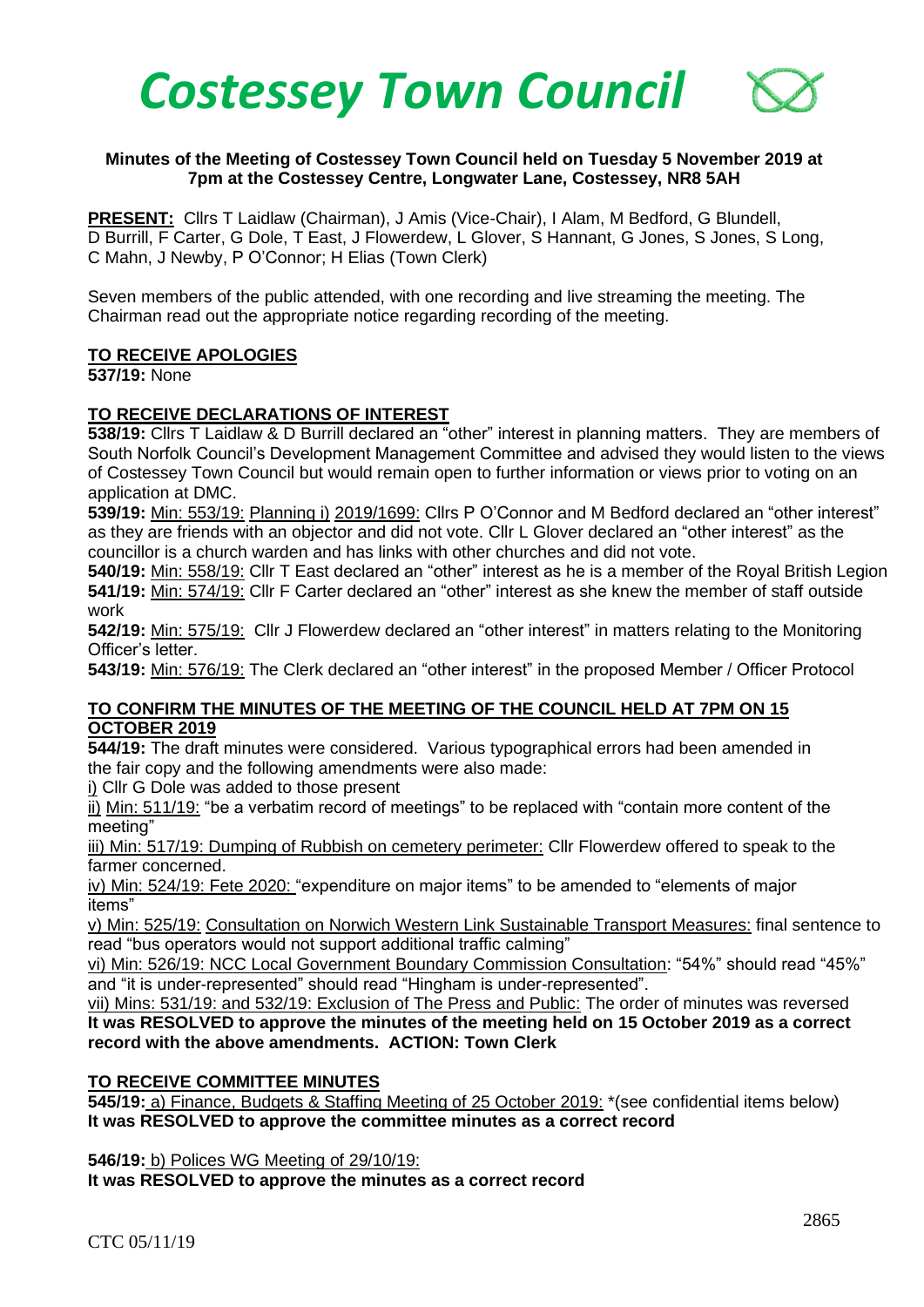# **TO RECEIVE UPDATES ON MATTERS IN THE MINUTES NOT LISTED BELOW (NO RESOLUTIONS)**

**547/19:** Min: 526/19: NCC Boundary Review: A WG meeting had not been called as the Chairman had not received any comments. It was agreed that CTC should take a view, though individuals could still make their own response. It had already been agreed by NCC to retain 84 County Councillors and there was no intention to change the District Boundaries or to split County Council divisions so that they did not align with district boundaries. It was planned to have 14 County Councillors in the South Norfolk area rather than twelve. Cllrs T East, J Flowerdew, G Jones, and S Long offered to sit on the WG.

**548/19:** Min: 520/19: Planning i) 2019/1854: Church Barn, The Street, NR8 5DG: It was noted that the plans were incorrect, that the heat source pumps were being moved, and that the Environment Agency had removed its objection. A request was made for the DCllrs to "call it in" to the Development Management Committee.

**549/19:** Min: 528/19: The SAM machine would be placed in Townhouse Road after Gurney Road. There were legal restrictions as to how frequently the SAM could be placed in the same road. Request for Townhouse Road to be placed on the official NCC list. **ACTION: Town Clerk, Cllr G Blundell** 

Finance, Budgets & Staffing Committee minutes:

**550/19:** Min: F136/19: £100 is the total amount over the two days.

**551/19:** Min: F139/19: Band D rate was correct at £117.75. Originally when CTC had expected to take on all SNC's streetlights the transfer of the full £5 special levy would have meant the Band D rate rising to above £118.

#### **RESOLVED TO ADJOURN THE MEETING FOR 15 MINUTES' PUBLIC PARTICIPATION 552/19:** No members of the public wished to speak, so **the meeting was reconvened**.

# **TO MAKE RECOMMENDATIONS ON PLANNING APPLICATIONS AND CONSULTATIONS, AND RECEIVE INFORMATION ON APPEALS & OTHER PLANNING MATTERS**

# **553/19: a) Planning applications for consideration:**

i) 2019/1699: Miss C Brown, 44 Oval Road, NR5 0DG - Change of use from residential garage and retention of outbuilding to be used as places of worship **– RECOMMEND REFUSAL on the following grounds: Inappropriate Change of Use in a residential area, considering the concerns over parking - the drive is not large enough to cater for seven vehicles, which would park along the road outside the property and around the junction with Linden Road, & concerns about sewerage, additional waste water from washing / toilet facilities, and the detrimental effects on the amenity of neighbours; the numerous objections from neighbours were noted, along with only one letter of support. This could set a precedent and a request was made for the District Councillors to call the application in to committee (DMC)**

**554/19: b) Information & Planning decisions received from South Norfolk & Norfolk County Councils: (\*Information only. No decisions needed)** See separate sheet. **555/19**: Four members of the public left at 7.58pm

### **FINANCE MATTERS**

**556/19:** a) To approve the accounts for September 2019 and receive a budget report incl payments over £500: At the end of September, Council was 1/2 (50%) of the way through the financial year and was in budget by £325,512. Council has received BOTH instalments of the precept (£636,576). Some cost centres are showing a potential overspend, though many will even out over the year (eg Subscriptions at 95.7%). The potential overspends are offset by higher than anticipated income from hall hires at Breckland Hall (55.2%), The Costessey Centre (54.6%), though Queen's Hills Community Centre is marginally lower than expected (49.4%). Commission is also above what was anticipated. Burial & Memorial fees (20.9%) are sporadic and cannot be accurately predicted, but are generally much lower than anticipated. Interest received is greater than expected. Councillors have taken up the offer of training with enthusiasm, so budgets have been exceeded. There is a Property Maintenance EMR which will be used to fund property maintenance and smooths out the variable peaks & troughs over the years. A query was raised about the Costessey Centre rates. **It was RESOLVED to approve the accounts in the balance of £861,854.85**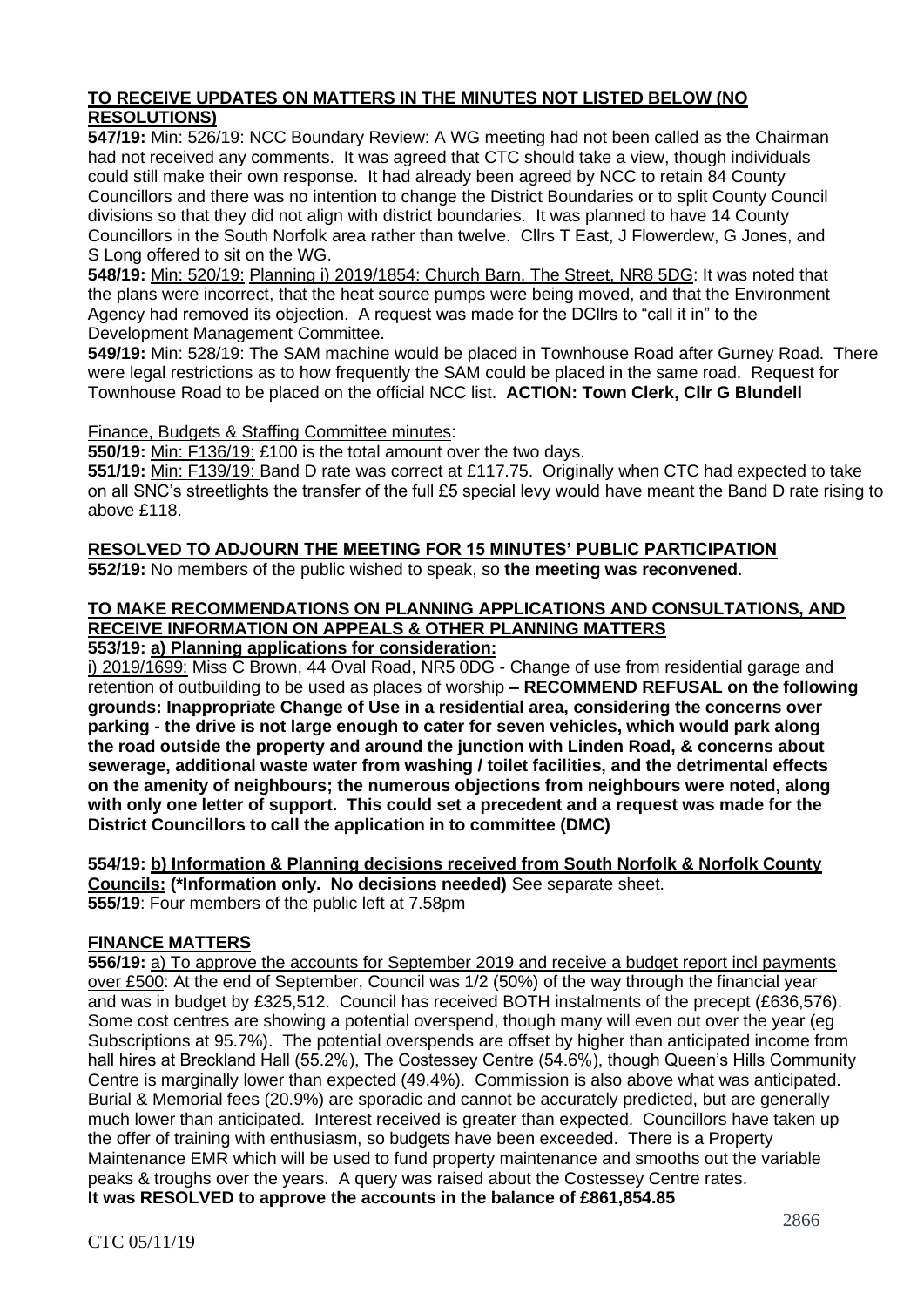**557/19:** b) To approve the purchase of a John Deere ride-on mower X380 @ £3,685 + VAT less trade-in: The current mower is now 11 years old. It can be sold, possibly privately, or traded-in as it still has value. **It was RESOLVED to approve the purchase of a new John Deere ride-on mower @ £3,685 + VAT less trade-in. ACTION: Town Clerk & Head Groundsman**

**558/19:** c) To approve payment of donations to the Poppy Appeal and local branch of the RBL: **It was RESOLVED to approve £50 to each of the Poppy Appeal and the local branch of the Royal British Legion. ACTION: Town Clerk**

**559/19:** d) To consider a request from Queen's Hills School for a donation towards travel costs of £290 for their school council visit to their London partner school: A lengthy discussion ensued as the visit was for members of the School Council, to support the experience of democracy and concerns were expressed about the numbers involved and setting a precedent.

PROPOSAL: to donate £50 towards the project's travel costs.

AMENDMENT: to donate £150 towards the project's travel costs.

SECOND AMENDMENT: to donate £290 to cover all the project's travel costs.

**It was RESOLVED to approve £290 to cover all the project's travel costs.** (The two previous motions were withdrawn). **ACTION: Town Clerk**

### **560/19:** e) To approve renewal of the subscription to the Friends of St Edmund's Church: (£20): **It was RESOLVED to approve the subscription payment of £20 to the Friends of St Edmund's**

**561/19:** f) To receive information on the CIL payments for 2019-20: CIL monies must be used to fund capital infrastructure projects or be put towards the maintenance of infrastructure projects. CTC has funded the Pirate Galleon at Breckland Park from CIL receipts and also banked the previous year's CIL money. CTC now has approx. £53,800 from a S106 from the Bennett's development at Kost Road off Townhouse Road specifically for recreation provision at Breckland Park. An upgrade of the crossing on William Frost Way was suggested, but it was noted that NCC Highways had already stated that this would involve a great deal of design work and even the previously-mooted zebra crossing in Longwater Lane would cost in excess of £30,000.

**It was RESOLVED to bank the current CIL money of £29,194.98 and use for Queen's Hills Play parks when they were transferred to the Town Council** 

# **TO RECEIVE AN UPDATE ON THE 2020 FETE**

**562/19:** The various documents were discussed. Some regular attractions have increased in cost eg fireworks, Reptiles display; CTC was committed to £9,764 for the attractions with nearly £2,000 in stall receipts. Very little would change until after the New Year as stall holders would be involved in Christmas Fayres. Sponsorship was slightly behind last year's amount at this point. Thanks were expressed to Cllrs G Jones and G Blundell for their hard work.

### **TO CONSIDER THE PROPOSAL FOR AN OPEN-AIR CINEMA ON THE SATURDAY BEFORE THE FETE 2020**

**563/19:** The various options in the proposal were discussed. The stage would already have been set up, so the existing sound stacks could be utilised. It was suggested the event could be a free ticket event with a family orientated film eg 12A or below and food outlets on commission and a bar. Given the late sunset the film could not start until around 8.50pm. A request was made for further detail and a costed proposal with supporting documentation.

**564/19:** Cllr L Glover left at 8.50pm (unwell)

**565/19:** a query was raised as to whether it conflicted with the existing cinema club. The Cinema Club is to be consulted. **ACTION: Cllr G Blundell** 

### **It was RESOLVED to approve the proposal in principle subject to further costed details. ACTION: Cllr G Blundell**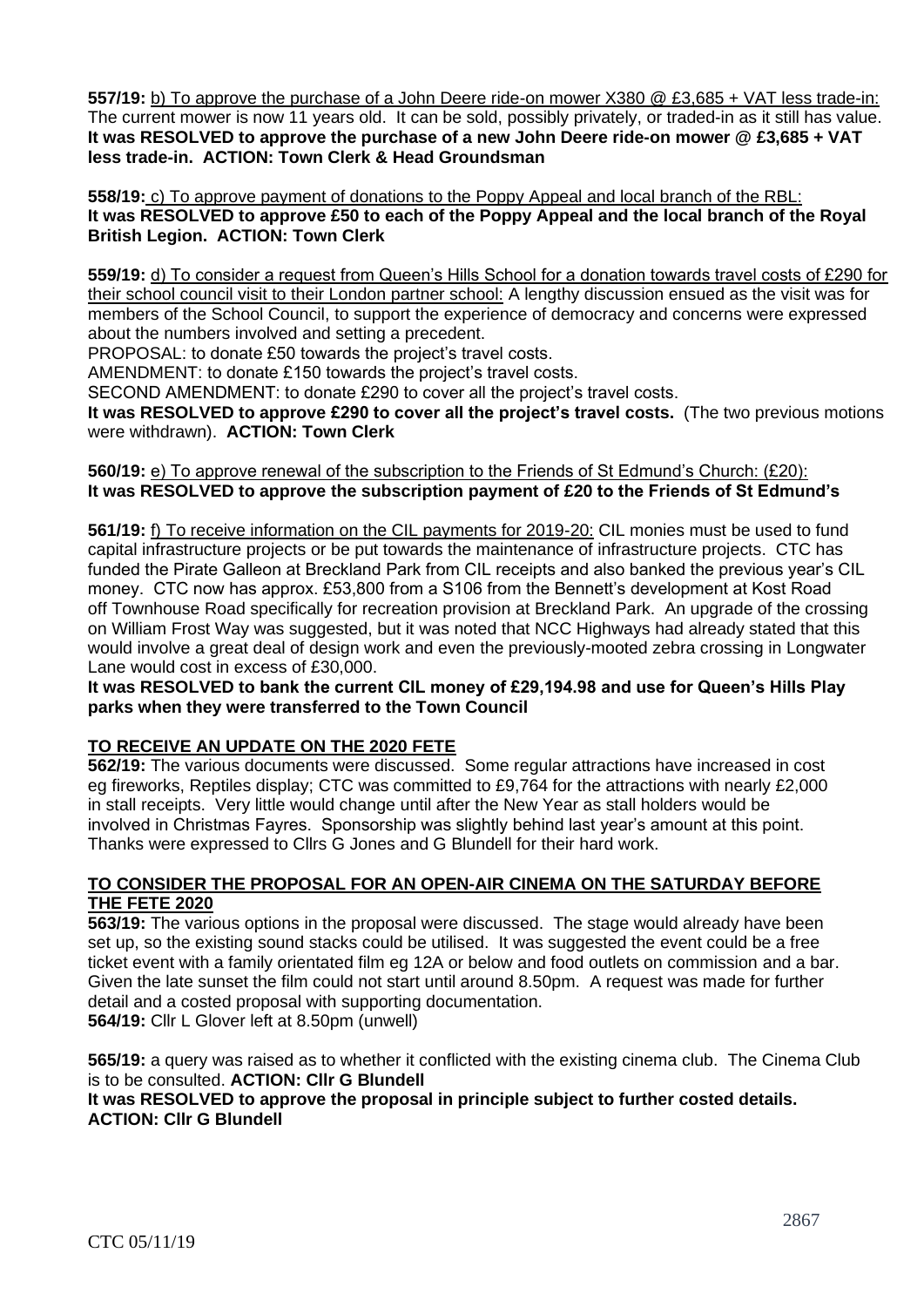## **TO CONSIDER THE DRAFT CTC MEMBER / OFFICER PROTOCOL**

**566/19:** A discussion took place as to whether it would be better to defer this item and take it with the other documents the Policy Review WG was reviewing, ie. Standing Orders and the Code of Conduct as the documents would cross reference. A recorded vote was requested

**PROPOSAL to defer the Member / Officer Protocol:** For: Cllrs F Carter, J Flowerdew, S Long, C Mahn; Against: J Amis, M Bedford, G Blundell, D Burrill, T East, S Hannant, G Jones, S Jones, Abstained: I Alam, P O'Connor;

With the agreement of Council Item 14 was taken next.

### **TO RECEIVE CORRESPONDENCE (VERBAL AND WRITTEN)**

**567/19:** a) Arrangements for Remembrance Sunday and Armistice Day: The arrangements were noted. Cllr T Laidlaw gave his apologies for the Monday as he was required at South Norfolk. Cllr P O'Connor agreed to stand in for him at the short ceremony at the Costessey Centre. Cllr J Amis gave his apologies. Mrs V Bell, President of the RBL expressed thanks for Council's donation and support. She reported that the Costessey & District Branch was growing under the leadership of Stewart Blackburn.

### **568/19: It was RESOLVED to extend the meeting beyond 9pm**

Mrs Bell left the meeting at 9.02pm

### **TO CONSIDER HIGHWAYS MATTERS**

**569/19:** a) Parish Partnerships Suggestions: Speed humps in Gurney Road, Crown Road, Sunny Grove: Traffic queuing in Dereham Road often cuts through Gurney Road and Sunny Grove to Norwich Road to try and get ahead at the traffic lights at the junction of Dereham Road and Norwich Road. The Local Highways engineer has suggested that cost would be in the region of £9,000 (to be shared on a 50 / 50 basis), but could not work up a brief or investigate further unless CTC supported the project for further traffic calming measures in the area. A query was raised as to whether there were other equally deserving areas in Costessey. It was noted that NCC had a separate pot of £300,000 for traffic calming measures throughout the whole county. The County Councillor had also received several requests for support in this area. Other "hot spots" could be looked into at a later date

**It was RESOLVED to ask the Highways Engineer to progress the work needed – eg surveys etc in order to write the brief for traffic calming measures in the Gurney Road, Crown Road, Sunny Grove area. (11 in favour 5 abstentions). ACTION: Town Clerk**

**TO RECEIVE DISTRICT COUNCILLORS' REPORTS**

**570/19:** The report was noted.

**TO RAISE MATTERS OF STRATEGIC IMPORTANCE (for discussion only - No resolutions) 571/19:** No matters were raised

**572/19: THE DATE OF THE NEXT FULL COUNCIL MEETING was confirmed as TUESDAY 26 November 2019 at 7pm in the Costessey Centre, NR8 5AH, with the Extraordinary full Council meeting being held on Tuesday 12 November also at 7pm in the Costessey Centre, NR8 5AH,**

**573/19: It was RESOLVED to exclude the press and public from the meeting under the Public Bodies (Admissions to Meetings) Act 1960 on the grounds that it was not in the public interest to disclose discussion on the items below due to the consideration of staffing issues**

The remaining members of the public in attendance left **the meeting**, which was **adjourned at 9.17pm and reconvened at 9.23pm**